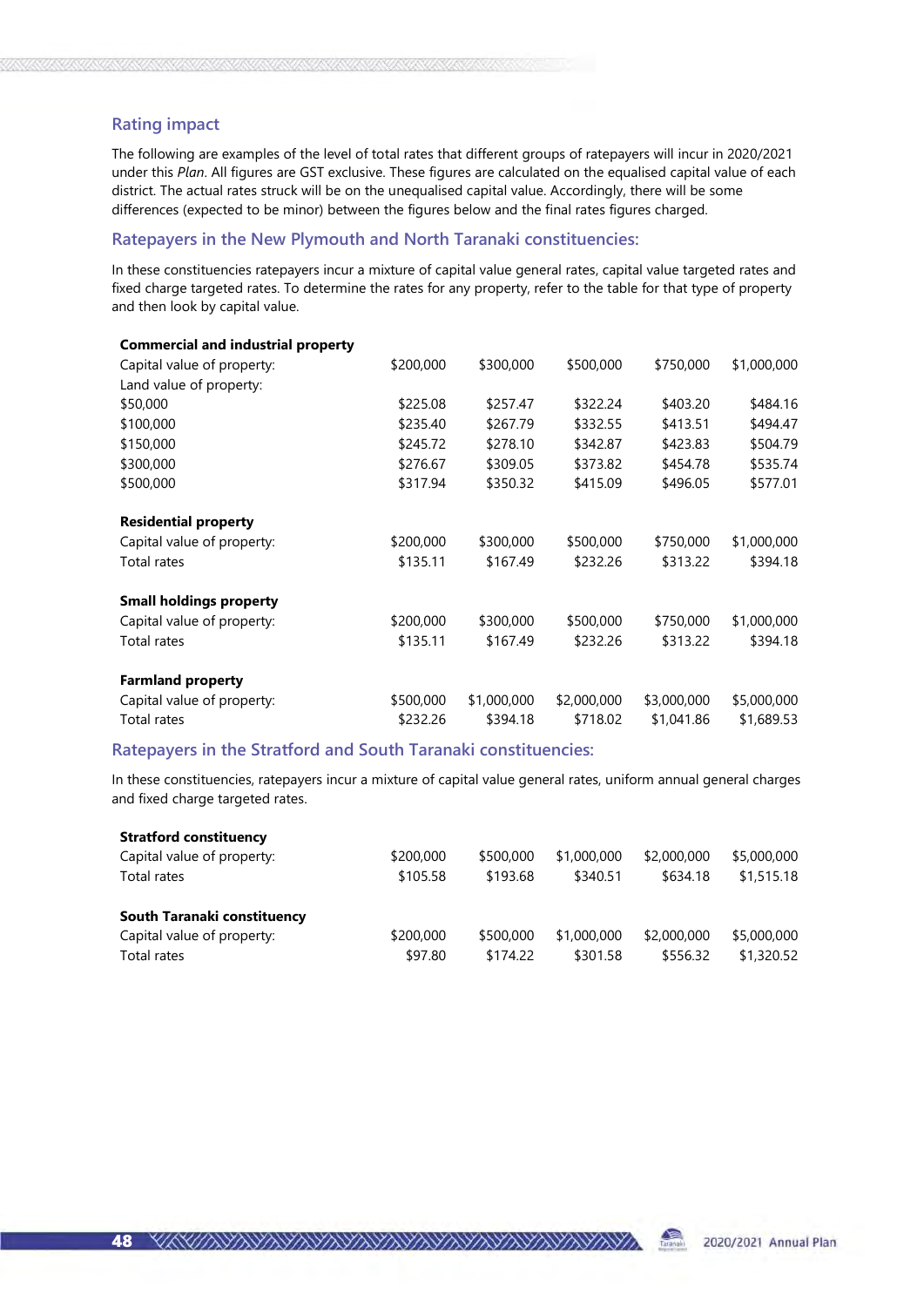### Actual rates to be paid

To calculate the approximate rates payable for a property, obtain the rateable capital value from the Rates Assessment Notice issued by your local district council and then complete the attached table. All figures include GST. For example, if you own a residential property in the North Taranaki constituency with a capital value of \$400,000, then the rates calculation would be as follows:

| <b>New Plymouth and North Taranaki Constituencies</b> |               |                               |                |             |               |  |
|-------------------------------------------------------|---------------|-------------------------------|----------------|-------------|---------------|--|
| Capital Value (CV):                                   |               | \$400,000<br>Land Value (LV): |                | \$100,000   |               |  |
| <b>Rate</b>                                           | <b>Factor</b> | <b>Differential</b>           | <b>Value</b>   | <b>Rate</b> | <b>Amount</b> |  |
| General                                               | CV            |                               | \$400,000      | 0.000243    | \$97.20       |  |
| <b>UAGC</b>                                           |               |                               |                | \$0.00      | \$0.00        |  |
| River control                                         | <b>CV</b>     |                               | \$400,000      | 0.000034    | \$13.60       |  |
| Transport                                             | <b>CV</b>     |                               | \$400,000      | 0.000059    | \$23.60       |  |
| Yarrow Stadium                                        |               | Residential                   |                | \$80.89     | \$80.89       |  |
|                                                       |               | Commercial/industrial         | $\overline{0}$ | \$172.50    | N/A           |  |
|                                                       | LV            | Commercial/industrial         | \$100,000      | 0.000206    | N/A           |  |
|                                                       |               | Farmland                      | 0              | \$80.89     | N/A           |  |
|                                                       |               | Small holding                 | $\overline{0}$ | \$80.89     | N/A           |  |
| <b>Total rates</b>                                    |               |                               |                |             | \$215.29      |  |

## Calculate your own rates

| <b>New Plymouth and North Taranaki Constituencies</b> |               |                       |       |          |        |  |
|-------------------------------------------------------|---------------|-----------------------|-------|----------|--------|--|
| Capital Value (CV):                                   |               | Land Value (LV):      |       |          |        |  |
| Rate                                                  | <b>Factor</b> | <b>Differential</b>   | Value | Rate     | Amount |  |
| General                                               | CV            |                       |       | 0.000243 |        |  |
| <b>UAGC</b>                                           |               |                       |       | \$0.00   | \$0.00 |  |
| River control                                         | CV            |                       |       | 0.000034 |        |  |
| Transport                                             | CV            |                       |       | 0.000059 |        |  |
| <b>Yarrow Stadium</b>                                 |               | Residential           |       | \$80.89  |        |  |
|                                                       |               | Commercial/industrial |       | \$172.50 |        |  |
|                                                       |               | Commercial/industrial |       | 0.000240 |        |  |
|                                                       |               | Farmland              |       | \$80.89  |        |  |
|                                                       |               | Small holding         |       | \$80.89  |        |  |

Total rates

| <b>Stratford Constituency</b> |        |                     |       |          |         |  |
|-------------------------------|--------|---------------------|-------|----------|---------|--|
| Capital Value (CV):           |        |                     |       |          |         |  |
| Rate                          | Factor | <b>Differential</b> | Value | Rate     | Amount  |  |
| General                       | CV     |                     |       | 0.000282 |         |  |
| <b>UAGC</b>                   |        |                     |       | \$0.00   | \$0.00  |  |
| Transport                     | CV     |                     |       | 0.000013 |         |  |
| <b>Yarrow Stadium</b>         |        |                     |       | \$53.88  | \$53.88 |  |
| <b>Total rates</b>            |        |                     |       |          |         |  |

| <b>South Taranaki Constituency</b> |               |                     |       |          |         |  |
|------------------------------------|---------------|---------------------|-------|----------|---------|--|
| Capital Value (CV):                |               |                     |       |          |         |  |
| Rate                               | <b>Factor</b> | <b>Differential</b> | Value | Rate     | Amount  |  |
| General                            | CV            |                     |       | 0.000243 |         |  |
| <b>UAGC</b>                        |               |                     |       | \$0.00   | \$0.00  |  |
| River control                      | CV            |                     |       | 0.000007 |         |  |
| Transport                          | CV            |                     |       | 0.000007 |         |  |
| <b>Yarrow Stadium</b>              |               |                     |       | \$53.88  | \$53.88 |  |
| <b>Total rates</b>                 |               |                     |       |          |         |  |